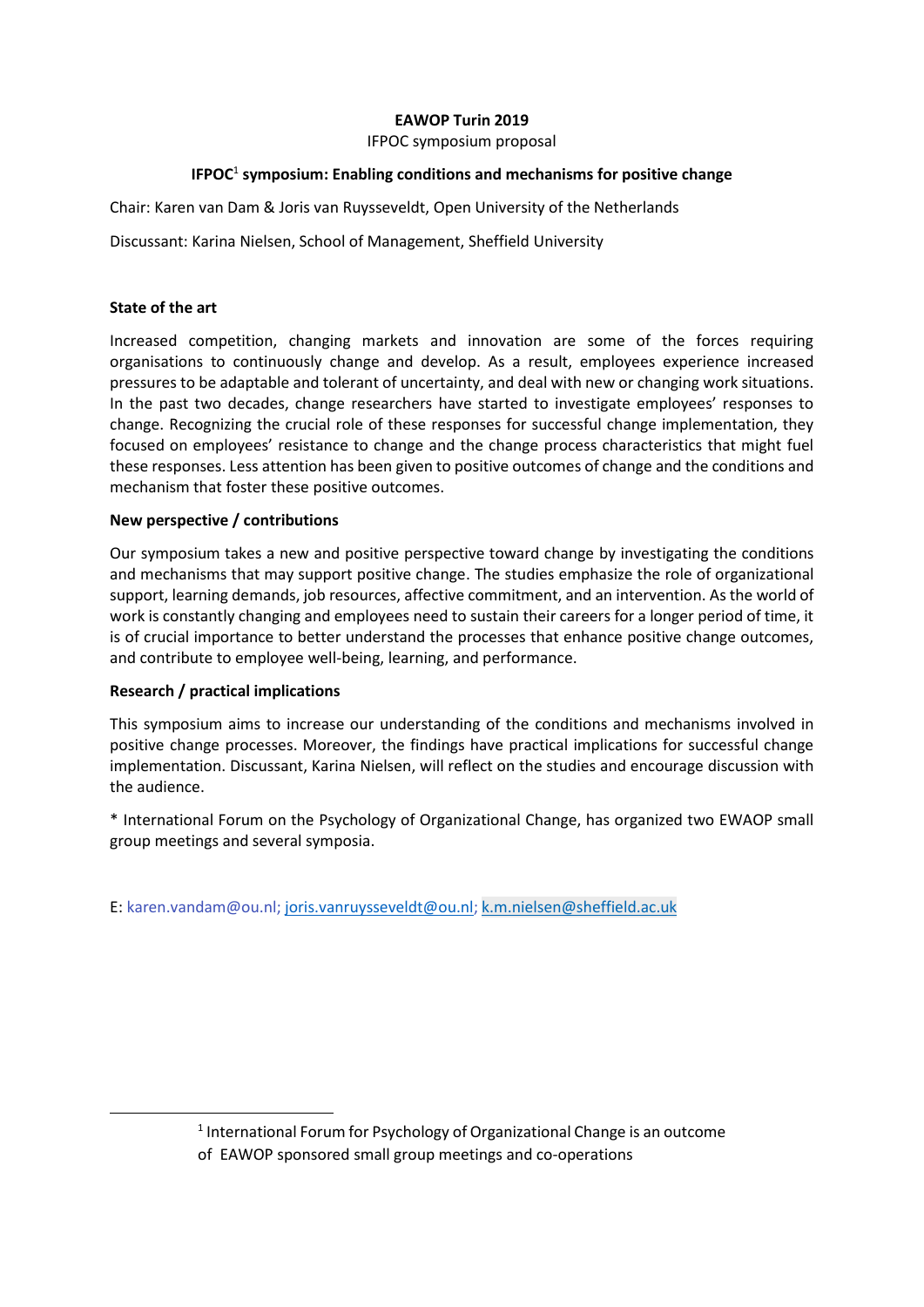# **Need-Satisfaction is the Key: How Organizational Support Influences Positive Change Attitude during Information Technology Implementation**

Katharina S. Schlicher, Rebecca Helling & Günter W. Maier

University of Bielefeld, Industrial- and Organizational Psychology

## **Purpose**

A lack of employee readiness for change is often viewed as the reason why technology implementation projects fail. Organizational support strategies (e.g. top management support, training, or participation) have been identified as ways to support employees during the implementation phase with the goal of rising acceptance levels. Although there is already literature on organizational support strategies, there is a lack of research into the mechanisms by which these strategies affect employees' attitude to the change process and system.

## **Method/Design**

Via online survey 111 new system users whose workplaces have recently implemented new information technology were questioned about their experiences concerning the design of the implementation process, accessibility of organizational support (top management support, training, participation), self-determination needs fulfillment during the change process, and attitude toward the change and system.

## **Results**

Need for autonomy proved to be the strongest mediator in mediation and structural equation analysis between organizational support strategies and attitude to change and system. @uni-bielefeld.de

## **Limitations**

The evaluation of further possible mediators is needed to fully understand how information technology implementation projects should be designed to create a smooth transition to the new system.

# **Implications & Originality/value**

For practitioners, the results deliver important insights into the design of a implementation project as the need for autonomy can be addressed in a multitude of organizational actions, e.g. free exploration time with the system, employee participation in the design of the system's interface or implementation timeline.

E: Katharina.Schlicher@uni-bielefeld.de; Rebecca.Helling@uni-bielefeld.de; ao-psychologie@unibielefeld.de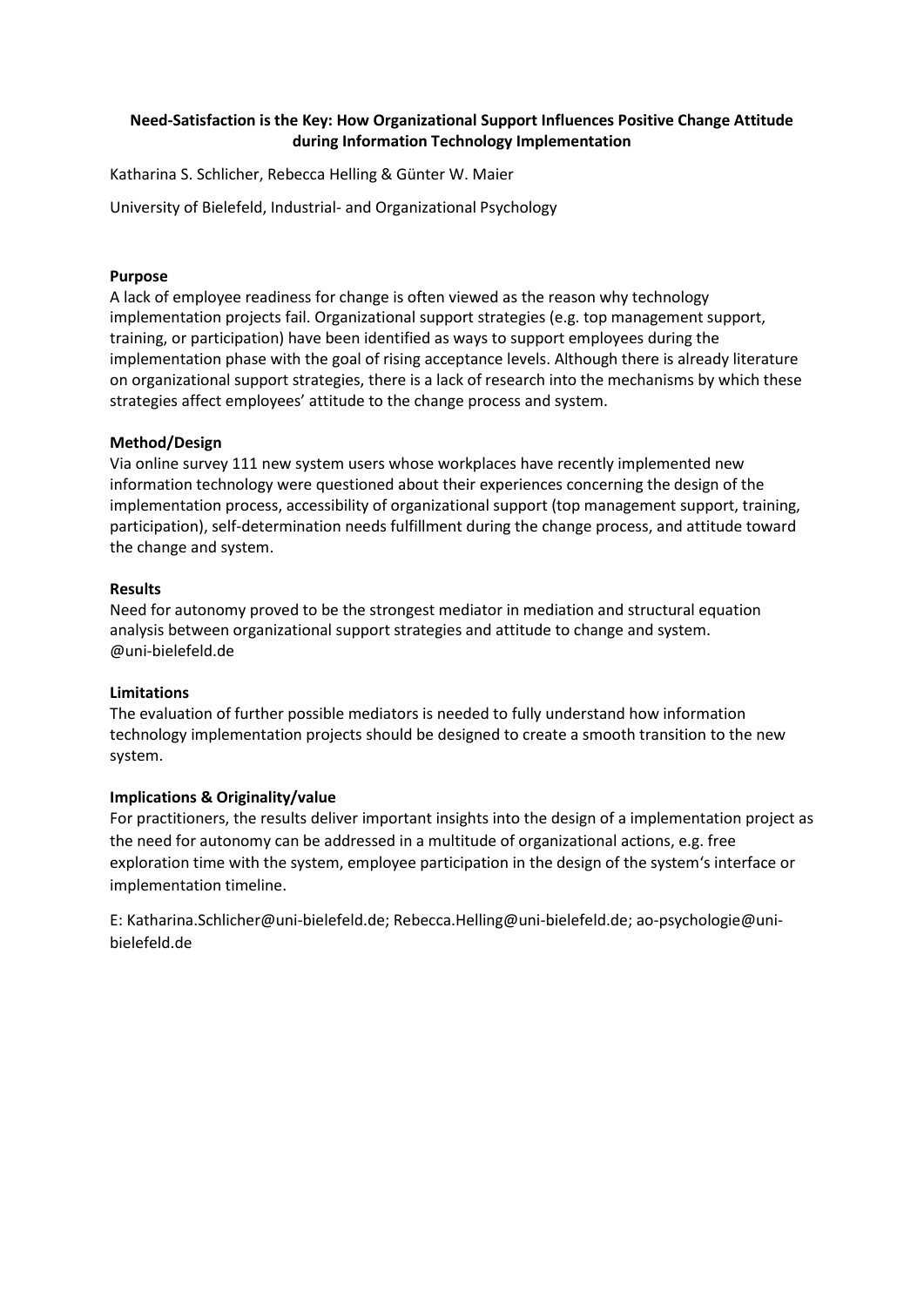## **Workplace Learning in Times of Organizational Change: The Mediating Role of Learning Demands**

Joris Van Ruysseveldt<sup>1</sup>, Karen van Dam<sup>1</sup>, Hans De Witte<sup>2</sup> & Irina Nikolova<sup>1</sup>

<sup>1</sup> Open University of the Netherlands; <sup>2</sup> KU Leuven, Belgium

## **Purpose**

Organizational changes advance workplace learning by increasing learning demands, i.e. pressures in the work environment that create the need to develop new work-related competences (NWC). Our study's objective is, first, to establish which type of organizational change favors NWC development and whether this relationship is mediated by learning demands; and, second, to investigate the moderating role of learning climate and formal training arrangements.

## **Method**

Dutch employees (N = 1711) participated in an online survey. NWC development was measured six months after the occurrence of change events. SEM and moderated hierarchical regression analyses were used.

## **Results**

Workplace learning is most strongly related to 'qualitative' types of organizational change (e.g., process innovation), and unrelated to 'quantitative' types of change (e.g., restructuring). Learning demands partially mediated this relationship. While a strong learning climate and the presence of formal training arrangements advanced NWC development, only formal training participation moderated the relationship between learning demands and NWC development.

## **Limitations**

Study variables were measured using self-reports.

# **Research/Practical Implications**

Qualitative organizational change fosters workplace learning by creating pressures that encourages workers to continuously develop and improve their knowledge and skills in order to adapt to new work requirements, even in the absence of strong learning supportive arrangements.

## **Originality/Value**

This study deepens our insight into why and how specific organizational change characteristics challenge workers to obtain new work related knowledge and skills. This study expands existing models and frameworks by integrating learning demands as an important driver of workplace learning processes in times of change.

E: joris.vanruysseveldt@ou.nl[; karen.vandam@ou.nl;](mailto:karen.vandam@ou.nl) hans.dewitte@kuleuven.be; irina.nikolova@ou.nl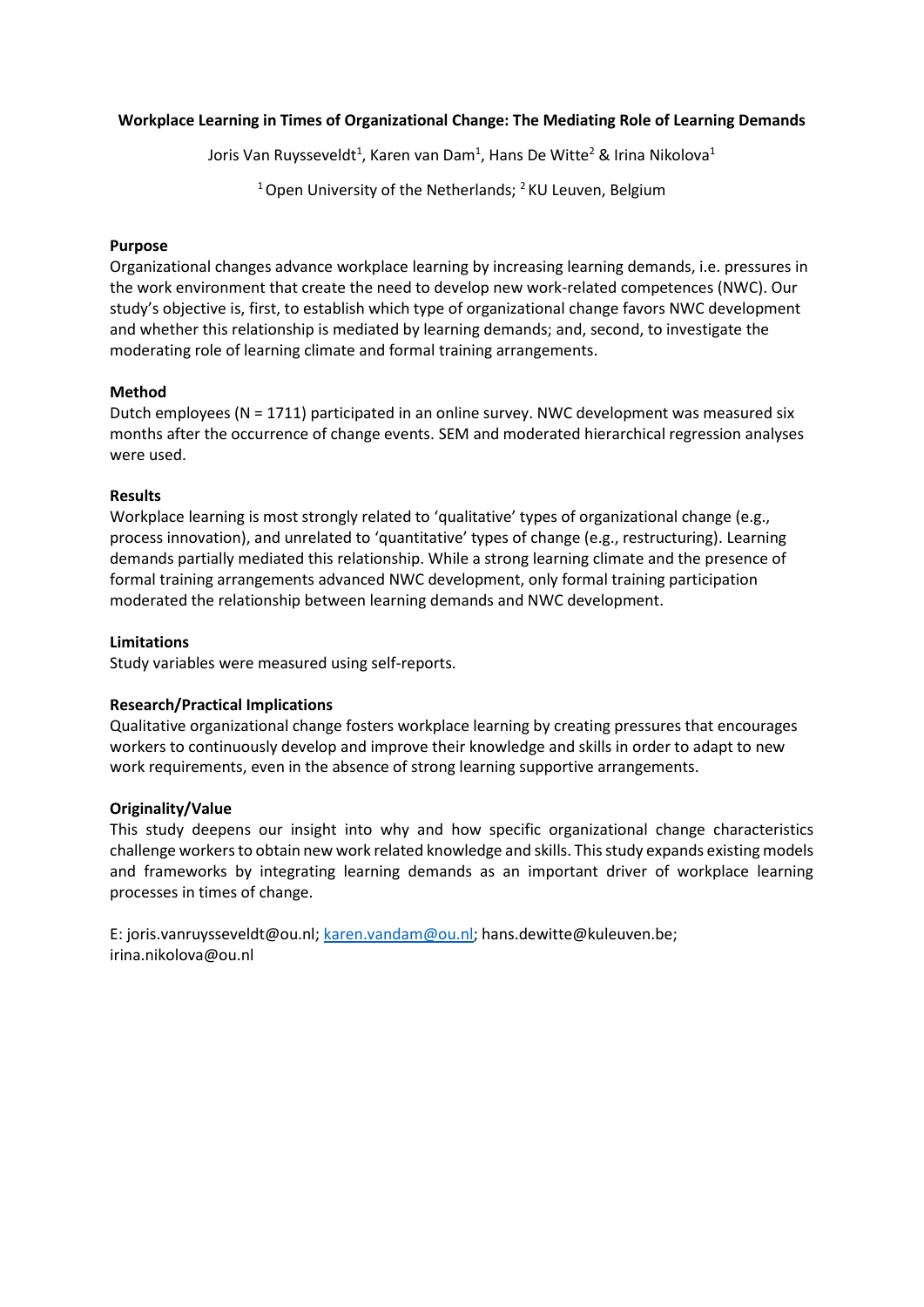# **The Role of Job Demands and Resources for Employees' Health in the Context of Organizational Change.**

Alexandra Michel, Anne M. Wöhrmann, Corinna Brauner

Federal Institute for Occupational Safety and Health (BAuA), Dortmund Germany

## **Purpose**

Based on the Healthy Organizational Change Model (HOC, Michel & González-Morales, 2013) this study aims to evaluate how job demands, i.e. organizational restructuring and work intensity, and job resources, i.e. team climate, may affect employees' health. In addition, the moderating role of selfefficacy as a personal resource will be examined.

## **Design and Methodology**

To test our hypothesis, we use data from approximately 17.000 participants from the Working Time Surveys 2015 (time 1) and 2017 (time 2) of the Federal Institute for Occupational Safety and Health in Germany. Data were collected via computer assisted telephone interviews. The sample consists of employees across all branches and manifold occupations.

## **Results**

We conducted structural equation modelling with Mplus (Maximum likelihood estimation). In line with our hypotheses we find a significant negative relation between organizational restructuring at time 1 and team climate at Time 1 which in turn negatively influences health problems at Time 2. In addition, we find a significant positive relation between organizational restructuring at time 1 and work intensity at Time 1 which in turn positively influences health problems at Time 2. Moreover, the moderating role of self-efficacy will be discussed.

## **Limitations**

Although, the sample is representative for the German working population, it might not be representative for other countries.

## **Research/Practical Implications**

To minimize the detrimental effects of change on health organizations and leaders should give their employees guidance during such a demanding time by reducing workload and promoting team climate.

## **Originality / Value**

This longitudinal study evaluates the role of job demands and resources in the context of organizational with as large sample that is representative for the German working population.

E: [michel.alexandra@baua.bund.de;](mailto:michel.alexandra@baua.bund.de) [woehrmann.annemarit@baua.bund.de;](mailto:woehrmann.annemarit@baua.bund.de) [brauner.corinna@baua.bund.de](mailto:brauner.corinna@baua.bund.de)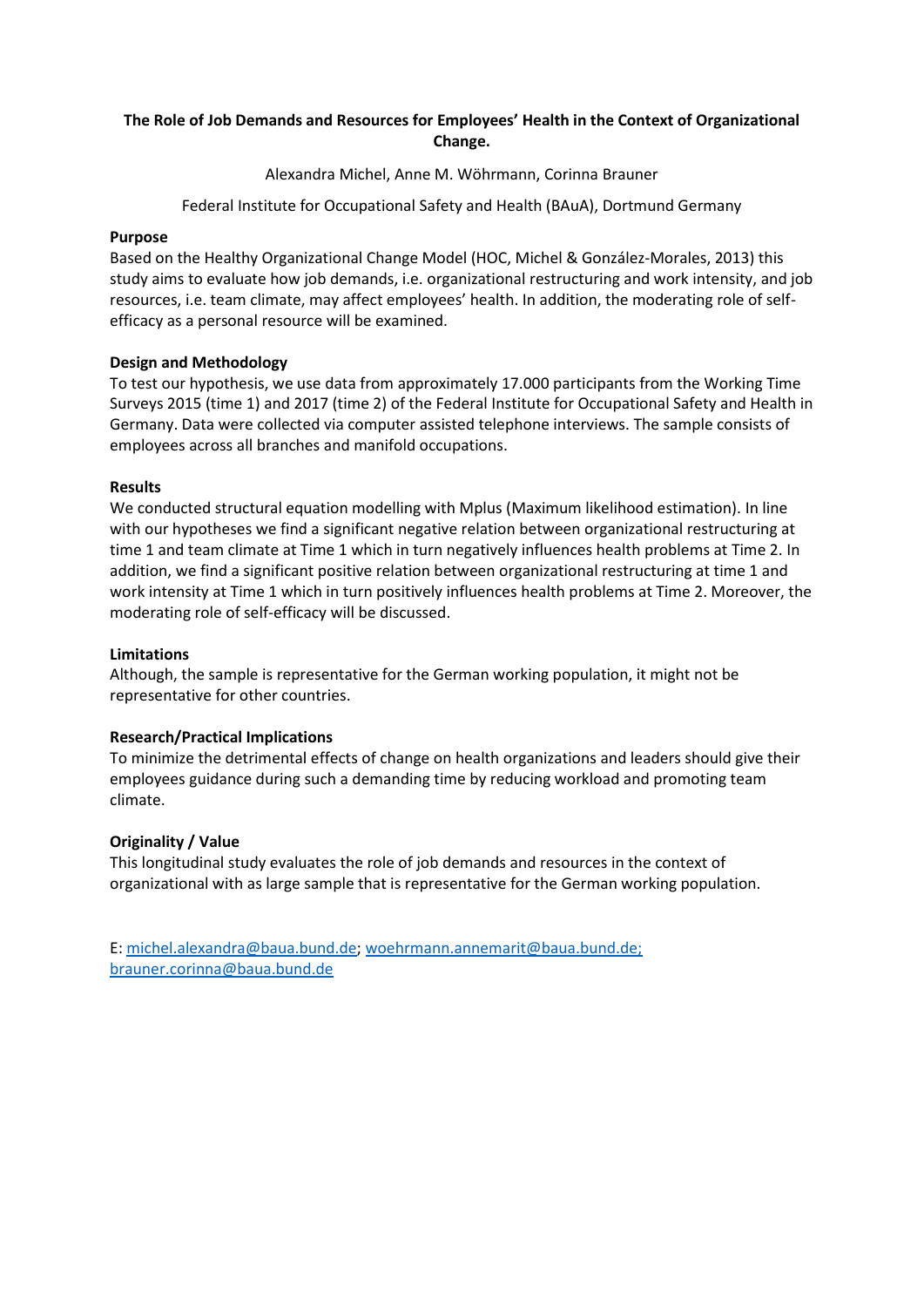#### **Entrepreneurial Exit as Change: The Psychological Foundations of Exit Processes**

Ann-Louise Holten, University of Copenhagen, Department of Psychology

Gregory R. Hancock, University of Maryland, Department of Human Development and Quantitative Methodology

Ellen Mølgaard Korsager, Copenhagen Business School, Department of Management, Politics and Philosophy

#### **Purpose**

This study investigates the psychological mechanisms of entrepreneurial exit as an organizational change process, more specifically a work-role change. We investigate the relations among dispositional resistance to change, construal level of exit, and exit capability, hypothesizing that a high level of dispositional resistance will be associated with exit capability – both directly and indirectly as mediated through the construal level of exit.

## **Design/Methodology/Approach/Intervention**

With the intention of increasing owner-managers' perceived exit capabilities, we develop a tool targeting our mediator, the owner-managers' construal levels of exit. The assumption is that lower construal levels of exit represent more actionable change. Our tool operates via two mechanisms: (1) to use low level construals as stepping stones for action related to higher level construals, and (2) to lower construal levels for certain aspects of exit, thereby making them more actionable.

#### **Results**

During the fall of 2018, the tool will be tested through process and effect evaluation.

#### **Limitations**

The self-reported outcome measures represent a potential common source bias. We address this limitation by collecting data from secondary sources.

#### **Research/Practical Implications**

Exit is an important and costly change process for all types of entrepreneurs. Little is, however, known about the psychological mechanisms characterizing this particular type of change. Our study will provide both a practical tool and theoretical advances for managing and understanding exit as change.

## **Originality/Value**

The entrepreneurial literature has largely overlooked the psychological mechanisms associated with exit processes. Linking the literature on organizational change with construal level theory offers new theoretical and practical perspectives.

E: ann-louise.holten@psy.ku.dk; [ghancock@umd.edu;](mailto:ghancock@umd.edu) [em.mpp@cbs.dk](mailto:em.mpp@cbs.dk)